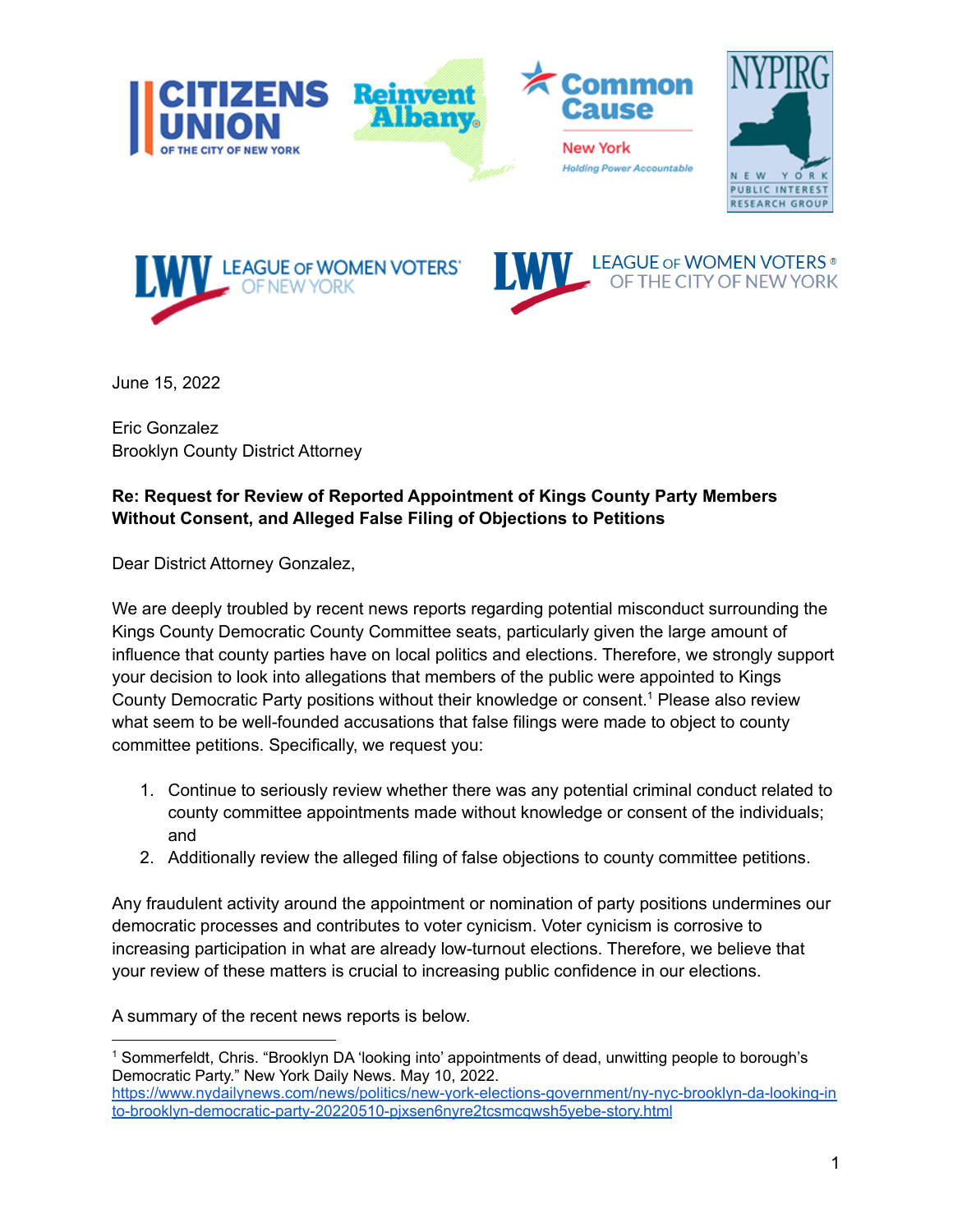## **County Party Appointments Reportedly Made Without Consent**

According to the *New York Daily News*, Coney Island resident Alfreida Davis was appointed to the Brooklyn Democratic Party's county committee in December 2020 even though she died a month prior. The appointment form included the names of at least three other Brooklyn residents who said in interviews that they were never informed of their committee appointments. <sup>2</sup> *The City* further reported that 20 individuals were appointed to positions without their knowledge or consent. 3

## **Reported Filing of False Petition Objections**

According to *The City*, at least two petition objections were allegedly filed with the New York City Board of Elections with forged signatures, per a complaint filed with the Board in April 2022.<sup>4</sup> Through further reporting, *The City* found two additional individuals who stated that their signatures were forged on petitions.<sup>5</sup>

We appreciate that your staff has indicated that you believe the pattern of appointment of individuals to Kings County Democratic Party seats without their consent or knowledge is serious enough to warrant a review by your office. We ask that you follow through on this review to determine what, if any, civil or criminal penalties are appropriate, and additionally consider whether any misconduct occurred in the filing of false petition objections for county committee positions. We look forward to learning the results of your investigation.

Sincerely,

<sup>5</sup> Joseph, George and Gonen, Yoav. "More Brooklyn Residents Claim Forgeries in Democratic <https://www.thecity.nyc/politics/2022/4/14/23026153/brooklyn-democratic-party-ballot-petition-challenges>

Party-Linked Push to Oust Primary Rivals." The City. April 18, 2022

<sup>&</sup>lt;sup>2</sup> Sommerfeldt, Chris. "Dead woman among New Yorkers signed up for posts in Brooklyn's Democratic Party." New York Daily News. May 08, 2022.

[https://www.nydailynews.com/news/politics/new-york-elections-government/ny-nyc-dead-woman-signed-u](https://www.nydailynews.com/news/politics/new-york-elections-government/ny-nyc-dead-woman-signed-up-for-brooklyn-democratic-party-20220508-37s42g4qzzfk7ld7okvgce6ynu-story.html) [p-for-brooklyn-democratic-party-20220508-37s42g4qzzfk7ld7okvgce6ynu-story.html](https://www.nydailynews.com/news/politics/new-york-elections-government/ny-nyc-dead-woman-signed-up-for-brooklyn-democratic-party-20220508-37s42g4qzzfk7ld7okvgce6ynu-story.html)

<sup>&</sup>lt;sup>3</sup> Gonen, Yoav and Joseph, George. "At Least 20 People Were Listed As Brooklyn Democratic Primary Candidates Without Their Knowledge." The City. May 04, 2022.

[https://www.thecity.nyc/2022/5/4/23057779/20-people-listed-brooklyn-democratic-primary-candidates-with](https://www.thecity.nyc/2022/5/4/23057779/20-people-listed-brooklyn-democratic-primary-candidates-without-knowledge) [out-knowledge](https://www.thecity.nyc/2022/5/4/23057779/20-people-listed-brooklyn-democratic-primary-candidates-without-knowledge)

<sup>4</sup> Joseph, George and Gonen, Yoav. "Brooklyn Democratic Party Filed Forged Signatures to Knock Rivals Off Ballots, Fellow Dems Allege." The City. April 15, 2022.

<https://www.thecity.nyc/politics/2022/4/18/23030741/brooklyn-residents-claim-forgeries-democratic-party> See also: Joseph, George and Gonen, Yoav. "Brownsville Democratic Official Admits Board of Election Forgeries Came From Inside His Camp." The City. April 21, 2022

[https://www.thecity.nyc/2022/4/21/23035579/brooklyn-brownsville-democratic-official-admits-forgeries-ball](https://www.thecity.nyc/2022/4/21/23035579/brooklyn-brownsville-democratic-official-admits-forgeries-ballot-challenges) [ot-challenges](https://www.thecity.nyc/2022/4/21/23035579/brooklyn-brownsville-democratic-official-admits-forgeries-ballot-challenges)